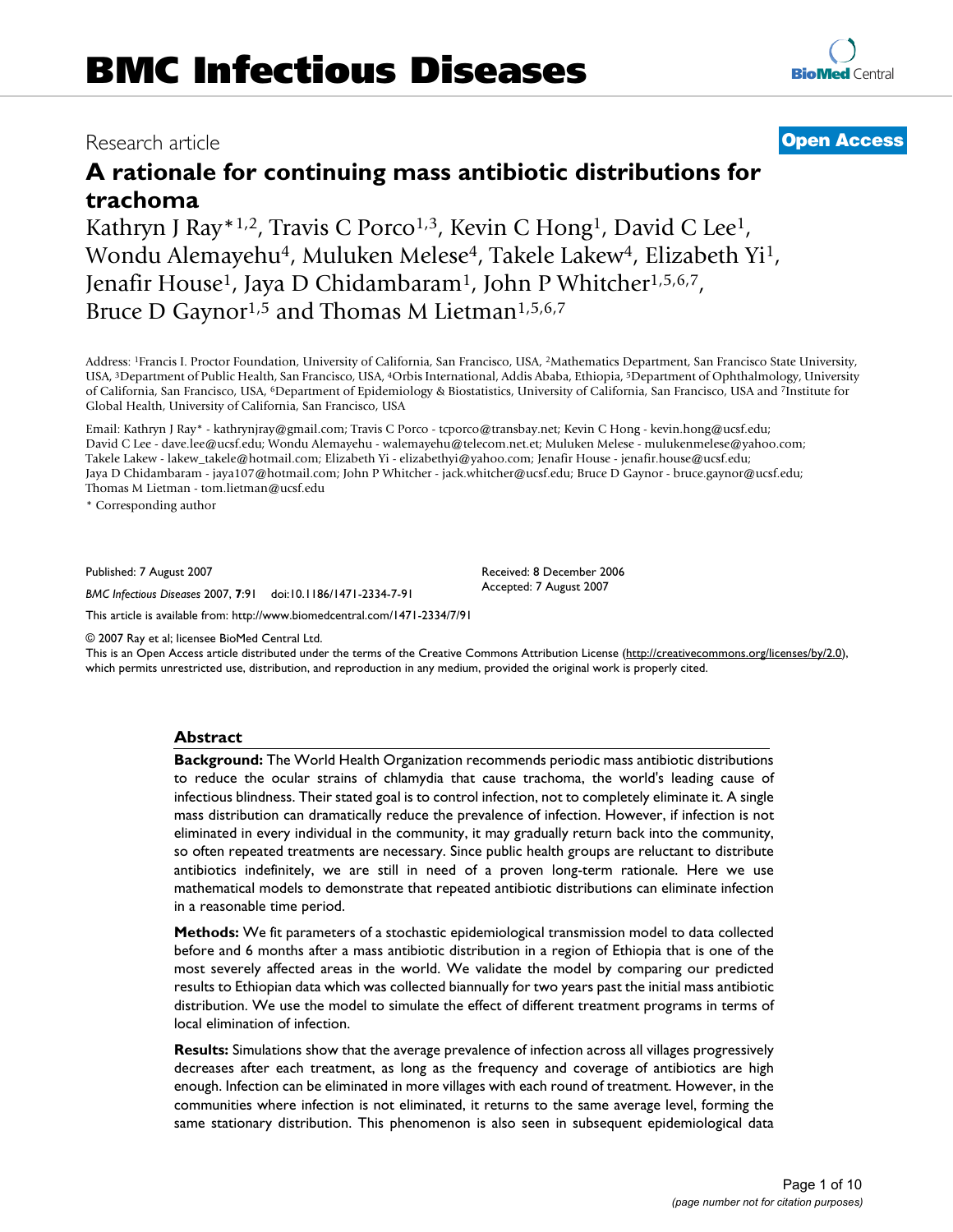from Ethiopia. Simulations suggest that a biannual treatment plan implemented for 5 years will lead to elimination in 95% of all villages.

**Conclusion:** Local elimination from a community is theoretically possible, even in the most severely infected communities. However, elimination from larger areas may require repeated biannual treatments and prevention of re-introduction from outside to treated areas.

# **Background**

Trachoma remains the major cause of infectious blindness in the world [1,2]. Repeated infection with the ocular strains of *Chlamydia trachomatis* can lead to a cascade of conjunctival scarring, in-turned eyelids and eyelashes, and eventually blindness due to corneal opacity. To reduce the prevalence of infection, the World Health Organization (WHO) has recommended community-wide distributions of oral azithromycin as part of its strategy to control blinding trachoma by the year 2020[3]. They believe that infection can be reduced to a level low enough that resulting blindness will no longer be a major public health concern, but they do not believe that infection can be completely eliminated from an area.

A single dose of oral azithromycin is clearly effective in eliminating ocular chlamydial infection in an individual [4,5]. Antibiotic distributed simultaneously to an entire community has been shown to reduce the prevalence of infection to low levels [6-11]. The WHO recommends mass treatments be administered with an observed clinical prevalence greater than 10 percent[3]. Unfortunately, infection returns back into communities over time [7,12- 15]. Repeated treatments have progressively reduced infection, at least in two areas with moderate disease. After three annual treatments, only a single infection could be identified in a village in western Nepal[8]. Similarly, after a single mass oral azithromycin distribution and three biannual topical tetracycline distributions, only a single infection was found in a Tanzanian village [9]. However, infection has never been eliminated from a hyperendemic area, and if antibiotics are discontinued infection will presumably return. We have no proven long-term rationale for repeated mass antibiotic distributions in severely affected areas. Randomised controlled trials are the gold standard for assessing the effect of different treatment strategies, and several are currently underway. However, it is difficult with trials to explore the long term effects several years in the future for a range of strategies. Here, here we use short term data from Ethiopia to mathematically model longer term outcomes.

In previous studies, we have used deterministic models of difference [16] and differential equations [7] to model infection in communities. Mass antibiotic treatment is incorporated into the model by lowering infection by an amount proportional to the coverage of the community and the efficacy of antibiotic in an individual [7,16]. In the model, infection returns into a community between treatments according to logistic growth at a rate estimated from baseline data[16] or determined from post-treatment Ethiopian data [7]. The models suggest that periodic mass distributions can progressively reduce chlamydial infection in a community, as long as infection is reduced more by each treatment than it returns between treatments (Figure 1a) [7,16]. In this report, we use data collected from 16 villages in Ethiopia to estimate parameters for a mathematical model that incorporates the effects of chance. We then determine whether local elimination is possible, and if so, in what time span.

# **Methods**

# *Clinical data*

Sixteen villages in the Gurage region of southern Ethiopia were enrolled in a mass antibiotic treatment program for trachoma as previously described [7]. These villages are very remote with approximately 2 kilometres or more between them, thus we consider them to be closed communities. Briefly, 1–5 year old children, those most likely to harbor infection, were monitored at baseline and 2, 6, 12, 18, and 24 months after baseline. Every member of all sixteen villages>= 1 year old in the study were offered antibiotic treatments 1 week after baseline, 6,12, and 18 month visits. Pregnant women and those allergic to macrolides were offered topical tetracycline. The right upper conjunctiva of each child was swabbed and tested for the presence of chlamydial DNA using Amplicor PCR (Roche Diagnostics, Branchburg, NJ). Since post-treatment prevalence was expected to be relatively low, swabs from the same village were randomly pooled into groups of 5 with any remainder pooled into a final tube, as previously described [7,17]. The number of positive individual samples in a village most likely to have resulted in the observed pooled results was determined by maximum likelihood estimation.

# *Models*

Previously, we constructed a simple SIS (susceptible, infected, susceptible) model of ocular chlamydial infection in a core group of children using differential equations [18,19].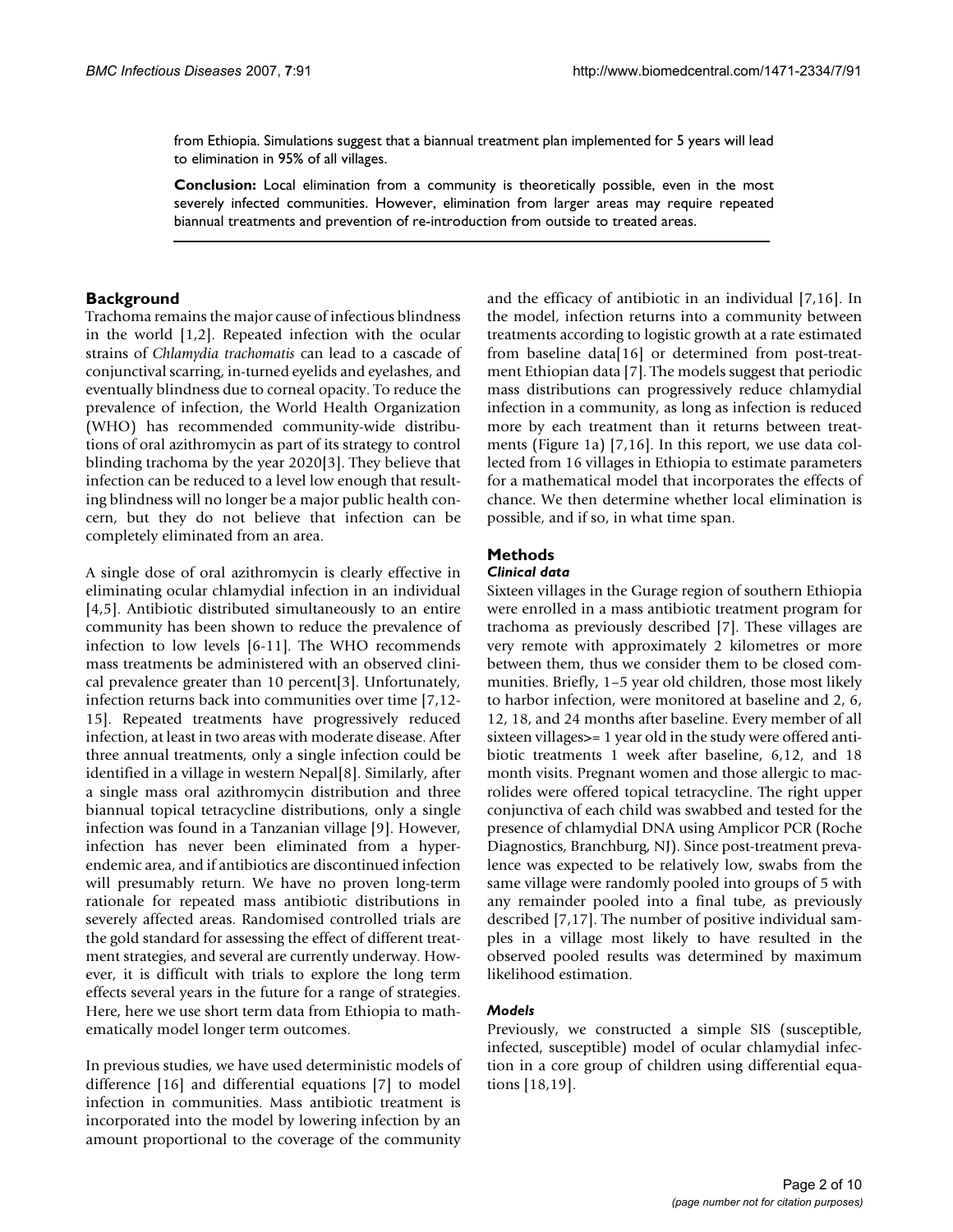

#### Figure I

a. Deterministic Model of Time vs. Prevalence with biannual treatments: Results from a differential equation based model demonstrating that biannual coverage of 80% of the population should progressively reduce ocular chlamydial infection (blue curve). The deterministic model is an excellent approximation for the expectation of the stochastic model (mean of 1000 simulations, red curve). b. Stochastic Model of Time vs. Prevalence with biannual treatments: The mean of 1000 simulations of a stochastic model, assuming biannual treatments with 80% coverage (again, red curve) vs. the average prevalence of only those villages which still harbor infection (green curve). After the third treatment, the average prevalence of infection in these villages returns to approximately the same level with each subsequent treatment (green curve).

$$
\frac{d(I)}{d(t)} = \beta(N - I)\frac{I}{N} - \gamma I \tag{1}
$$

where *I* is number of infectious cases, *t* is time, <sup>γ</sup> is the rate of recovery from infection,  $\beta$  is a transmission parameter, and *N* is the effective population size. Treatment was simulated by reducing the number of individuals infected by

**Table 1: Transitions used in stochastic model**

| <b>Transition</b> | <b>Description of transition</b> | <b>Hazard/Risk</b> |  |
|-------------------|----------------------------------|--------------------|--|
| $S \rightarrow I$ | susceptible becomes infected     |                    |  |
| $l\rightarrow S$  | infected recovers naturally      |                    |  |
| $\rightarrow$ S   | periodic antibiotic treatment    | r*f                |  |



### Figure 2

a. Simulation data after one treatment: In identical simulated communities, infection responds to identical treatment in different ways. It may return after a single mass antibiotic treatment relatively rapidly (blue curve) or fade out (red curve) due to the effects of chance. b. Real Ethiopian villages after one treatment: In Ethiopian communities with similar pretreatment prevalence of infection and similar antibiotic coverage levels, infection may return relatively rapidly (blue curve), or fade out (red curve).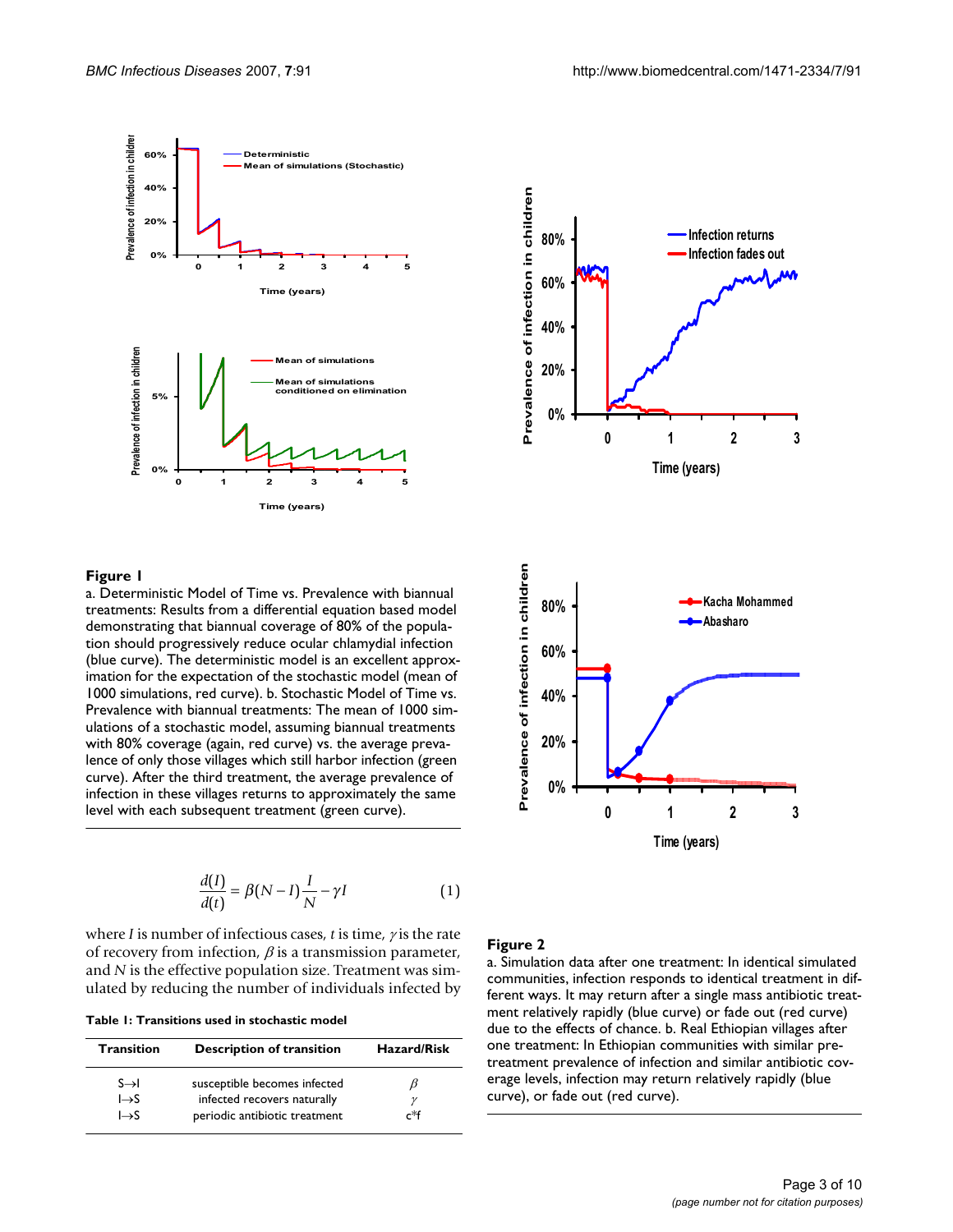| <b>Parameter</b>                     | <b>Definition</b>              | Value          | <b>Units</b> | <b>Estimated or Known</b>  |
|--------------------------------------|--------------------------------|----------------|--------------|----------------------------|
| N<br>Number of children in a village |                                | 100            | people       | Known                      |
|                                      | Number of children infected    | varies by time | people       | Known                      |
| beriod                               | Weeks between a mass treatment | 26             | weeks        | Known                      |
| c*f                                  | <b>Effective Coverage</b>      | 90%            | percentage   | Known                      |
|                                      | Rate of recovery               | 0.017          | I/weeks      | <b>Estimated using MLE</b> |
|                                      | Rate of infection transmission | 0.047          | I/weeks      | <b>Estimated using MLE</b> |

#### **Table 2: Parameters used in stochastic model**

the product of the coverage, *c*, and the efficacy, *f*, of antibiotic in an individual (Figure 1a). For this study, a stochastic model (continuous time, discrete individuals) analogous to equation 1 having the transitions shown in Table 1 and using the parameters shown in Table 2 and was used.

Note that treatment is not given at a constant rate, but is given periodically to a certain proportion of the population. Each member of the community has a chance of being treated based on the coverage level and the efficacy of antibiotic in an individual.

We constructed the analogous Markov model by letting *pi* (*t*) denote the probability that there are *i* infected individuals in the population at time *t* (where *i* varies from 0 to *N*). Assume that the mass treatments happen at time 0,*T*,2*T*,...,*kT*,...; between periodic mass treatments, the model is a standard continuous time Markov process with constant coefficients. Assuming that infected individuals recover naturally at rate  $\gamma$ , and uninfected individuals become infected at rate β*I*/*N* leads us to the Kolmogorov forward equations, which are

$$
\frac{dp_i}{dt} = \frac{\beta(i-1)\big(N-i+1\big)}{N}\big(1-\delta_{0i}\big)p_{i-1} - \Bigg(\frac{\beta i\big(N-i\big)}{N} + i\gamma\Bigg)p_i + \big(i+1\big)\gamma\big(1-\delta_{Ni}\big)p_{i+1}
$$

between the *k*th mass treatment and the next ( $\delta_{ij}$  is the Kronecker delta, which equals 1 if  $i = j$  and zero otherwise). At the mass treatment times, however, we assume that each infected individual has a probability *c* of being treated (the coverage), times a probability *f* of being cured if treated (the efficacy).

Parameters for this stochastic model were fit to the 6 month Ethiopian data using maximum likelihood estimation. We started out simulations at the average prevalence, and ran for 24 months to allow the distribution of prevalence to approximate the pre-treatment distribution at the time point zero We approximated the joint probability distribution function of the 3 points (baseline, 2, and 6 month post-treatment prevalence) by fitting a standard kernel density estimator (a 3-dimensional product-Epanechnikov kernel), to the results of 1000 simulations.

The bandwidth of the kernel in each dimension was set using standard techniques [20]. We used the estimated likelihood to determine the log likelihood of the observed data. The values of the parameters  $\beta$  and  $\gamma$  which maximized the estimated likelihood were determined iteratively and uncertainty was estimated by inverting the Hessian of the log-likelihood function. Sensitivity analyses were performed by varying a single parameter at a time, keeping other parameters set at  $\beta$  = 0.044 and  $\gamma$  = 0.017,  $N = 100$ , effective coverage of 90%, and treatment

#### frequency biannual.

For the sensitivity analysis, we varied  $\gamma$  from 0.005 to 0.022, showing (Figure 7). We varied  $\beta$  from 0.01 to 0.1, illustrated in Figure 6, with the corresponding baseline prevalence estimated from the deterministic model

 $(1-\frac{\gamma}{\beta})$ . Density graphs from empirical data were

smoothed for presentation using a narrow Gaussian kernel around each data point.

To incorporate the effects of treatment, we used the analogous discrete time, Markov process where time is incremented every period of mass antibiotic distribution (e.g. 26 weeks). The quasi-stationary distribution (Figure 3a, violet curve) was determined by constructing a vector *q*, with *qi* being the probability of having *i* infectious cases in the community (from  $i = 1$  to the number of individuals in the community, *n*) and an *n* × *n* matrix *M* (determined from simulations), such that,

 $M \cdot q^t = q^{t + \text{treatment period}}$ 

Note that *q* is similar to *p* above, except that  $q_0$  the state that would represent elimination, is specifically not included in this formulation, so only communities where infection has not been eliminated are followed. The largest eigenvalue of *M* is the reciprocal of the expected time to extinction, and the corresponding eigenvector provides the quasi-stationary distribution (violet curve, Figure 3a) [21]. All models were built using Mathematica Version 5.1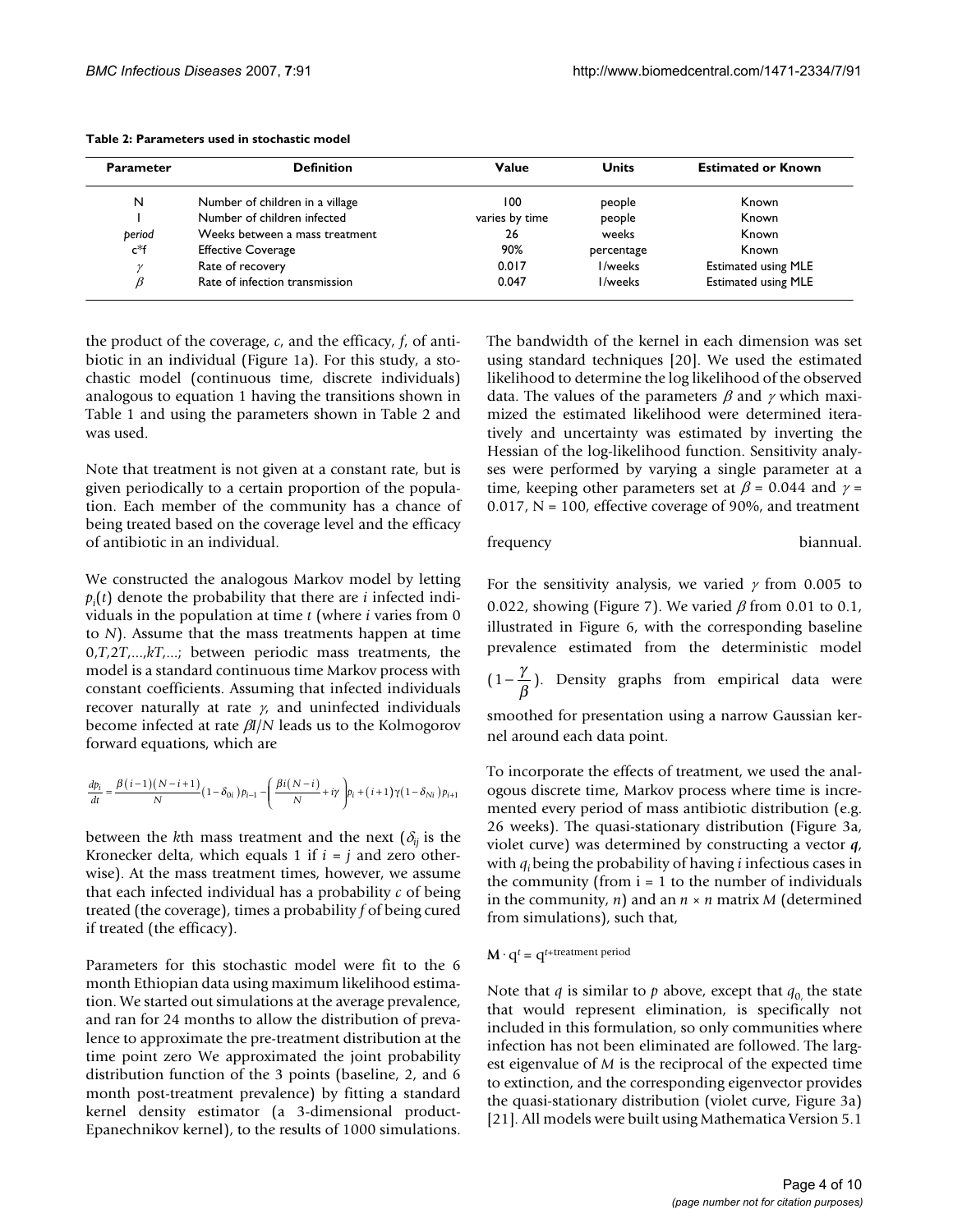using the statistical packages Discrete Distributions and Continuous Distributions.

# **Results and Discussion**

Parameters for a stochastic model were estimated from longitudinal data from approximately 5000 people within 16 separate Ethiopian villages during the first 6 months after a mass distribution. The MLE estimates for our model gave  $\beta$  = 0.044 and  $\gamma$  = 0.017. Gamma can be interpreted as the reciprocal of the duration of infection, and here would be approximately 1 year.

With estimated parameters, our mathematical models did indeed show that elimination is possible with repeated treatments. The stochastic element of the model recreates what we see happening in real life. In some villages we see infection returning, while in others it disappears. As more treatments are administered, we see more and more villages achieving elimination. Observing results from a 1000 simulations using the stochastic model, *the average* prevalence of infection is progressively reduced with each periodic treatment as in the deterministic model (Figure 1a and 1b, red curve). However, this reduction does not necessarily occur in all of the villages. In some simulated villages infection is eliminated with a single mass treatment. In others, it is reduced to a low level and fades out by chance (Figure 2a, red curve). In still others, infection may return quite rapidly (Figure 2b, blue curve). Simulations of 1000 communities demonstrate that infection is eliminated in more villages with each subsequent treatment. If not eliminated, it returns on average to the same level before the next scheduled treatment (green curve, Figure 1b). In fact, if we set aside the villages that have achieved elimination, the distribution of the prevalence of infection after the 3rd treatment is similar to that after the 4th treatment, and prevalence after the 4th even more similar to that after the 5<sup>th</sup> (Figure 3a). After two treatments, simulated communities quickly approach a distribution which, if conditioned on non-elimination, is stationary (termed a quasi-stationary distribution) [21-23]. This quasi-stationary distribution can be determined analytically (violet curve in Figure 3a, see methods).

Subsequent data from the same sixteen Ethiopian villages at 12, 18, and 24 months appear to confirm that elimination is possible. In one village, 50% of the children were infected at baseline, but no infection was identified in any of the 5 visits after the first treatment. In another, 45% of children were infected at baseline, but no infection could be found after the second treatment. If infection was not eliminated in a village then the distribution to which it returned 6 months after the 2nd treatment approaches that to which it returns after the 3rd treatment (Figure 3b). There is no statistical difference between distributions 6



#### Figure 3

a. Probability Density of infection prevalence found in biannually treated villages where "village level" elimination has not yet occurred: Probability distribution of 1000 simulations at baseline, 6, 12, 18, and 24 months. The prevalence of infection in a simulated community pre-treatment varies in a normal distribution [21]. Each mass treatment eliminates infection in some villages, but in those that it does not, the distribution is shifted to the left, rapidly approaching a quasistationary distribution 3b. Probability density graphs using Ethiopian data: Distribution of the prevalence of infection in pre-school children in 16 Ethiopian villages. Baseline, 2, and 6 month data were used to fit the parameters of the stochastic model. Subsequent data from 12, 18, and 24 months confirm that the distribution of infection in the villages also approaches the quasi-stationary distribution.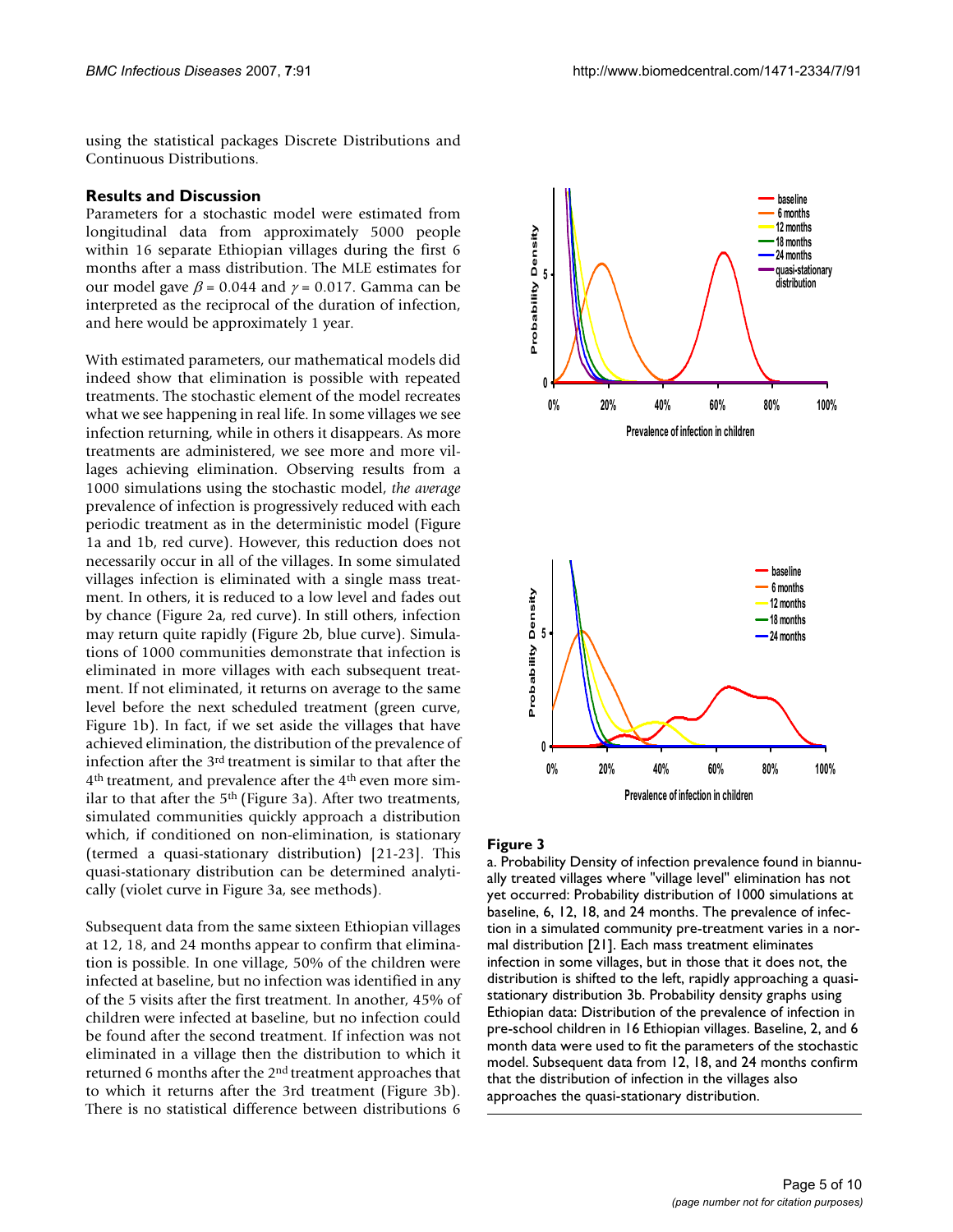



# Figure 4

Coverage vs. Years until elimination: Here we vary coverage in the stochastic model, while keeping other parameters the same. Other parameters are biannual treatment an effective population size of 100 children,  $\gamma$  = 0.017, and  $\beta$  = 0.044.

months after the 3<sup>rd</sup> and 4<sup>th</sup> treatments (Kolmogorov-Smirnov test,  $P = 0.95$  comparing 18 and 24 month data).

This stochastic model does not incorporate re-introduction of infection from neighbouring villages. The rate that infection is re-introduced is not known and is difficult to estimate. Re-introduction appears not to be frequent, as communities do well in the short term, whether or not neighbouring villages were treated (unpublished data). On the other hand, it may well be occurring [13]. Some villages in which no infection could be found in children for several visits had infection identified at a subsequent visit. Even occasional transmission from other communities would prevent sustained elimination. Interestingly, the quasi-stationary distribution can be estimated from models by only considering villages where infection has occurred (the limiting case of the curves in Figure 3), by preventing the last infectious case from disappearing (violet curve in Figure 3a), or by artificially introducing a single infection into a community whenever infection has been eliminated, much as might be expected with reintroduction[21]. Since each of these methods mimics reintroduction, then the quasi-stationary distribution may be a reasonable estimate of the distribution of prevalence of infection.

# Figure 5

Number of months between treatments vs. Years until elimination: Here we vary treatment frequency in the stochastic model, while keeping other parameters the same. Other parameters are 90% effective coverage, an effective population size of 100 children,  $\gamma$  = 0.017, and  $\beta$  = 0.044.

Investigators are struggling to determine why infection returns in some villages and not others. This search is important, but may not be fruitful, since a great deal of variation is expected even in otherwise similar villages. Simulations allow us to construct communities that are absolutely identical, and variation is still observed due to the vagaries of who infects whom. Infection will be eliminated in some fortunate villages. In other, essentially identical villages, it will continue to return to the same average level even after multiple treatments (Figure 2a). In practice, we have also observed a varied response to treatment in similar villages (Figure 2b) [12].

Often overall prevalence is reported, but we believe there needs to be a shift in the way we evaluate progress. The average prevalence of infection across several villages can be misleading. A regional prevalence of 5% does not mean that 1 in 20 children in each village are infected. More likely, infection has been eliminated in most villages but has returned in a few villages to a level that may far exceed 5%. A better measure of success of a trachoma program may be the proportion of villages in which infection has been eliminated. While the power of sampling allows the mean prevalence to be obtained relatively easily, it should be interpreted in terms of what it reveals about the underlying process; after several rounds of treatment, the mean represents some villages where infection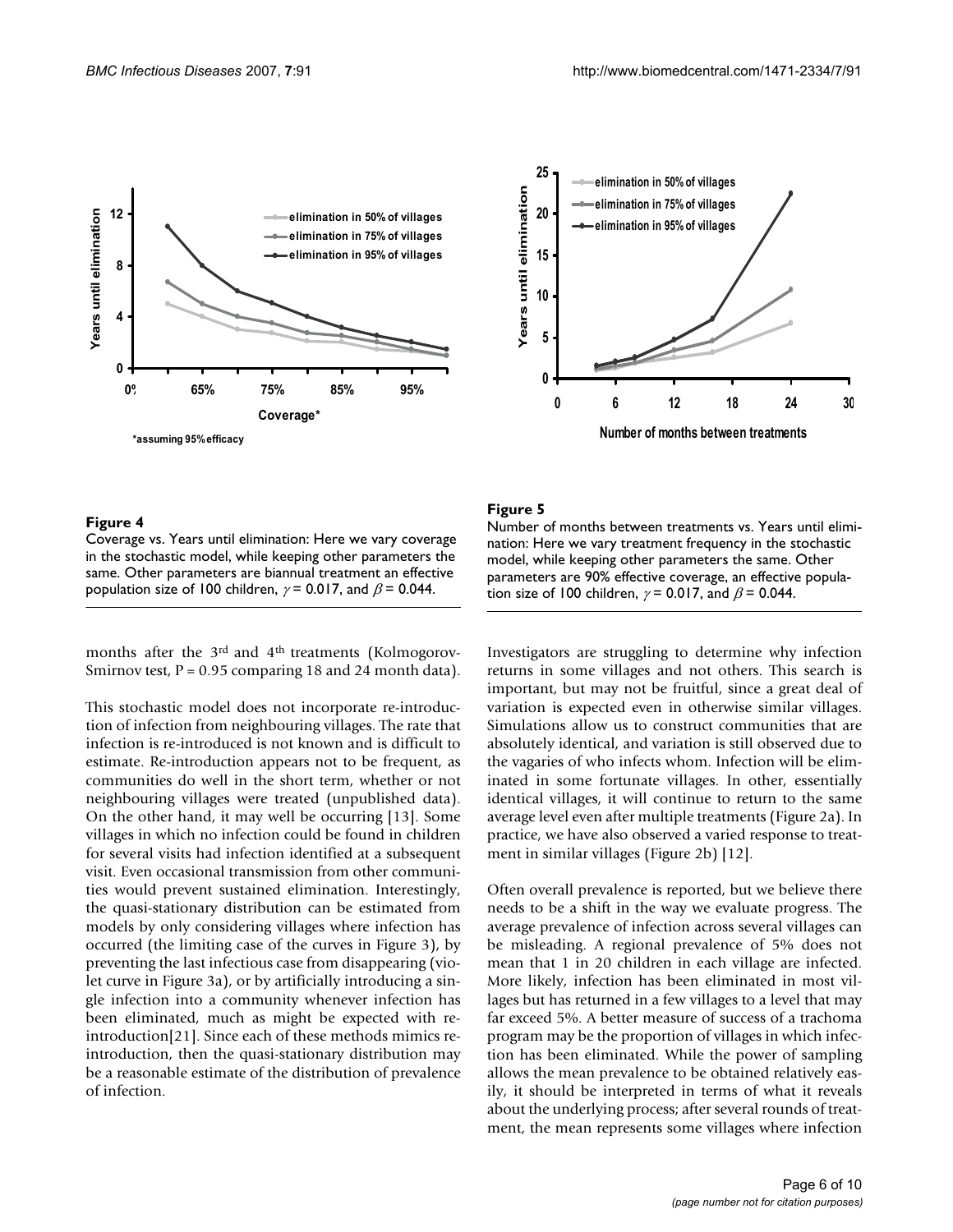



### Figure 6

Baseline prevalence vs. Years until elimination: Here we vary  $\beta$  in the stochastic model, while keeping other parameters the same. Other parameters are biannual treatment with 90% effective coverage, an effective population size of 100 children, and  $\gamma$  = 0.017.

has been completely eliminated and others where infection has returned to a level chosen from the quasi-stationary distribution. Thus the decision for stopping distributions may need to depend on whether infection has been eliminated locally.

Periodic mass antibiotic treatments can locally eliminate the ocular chlamydia that cause blinding trachoma, if given frequently and to a large portion of the population [7,16]. Models suggest it will return to the same distribution before the next scheduled treatment. If infection is not eliminated from a community after several mass treatments, then stochastic Ethiopian data demonstrates that this quasi-stationary distribution is closely approached after only two or three treatments. The WHO's strategy requires only for antibiotics to reduce the level of infection and expects that other measures will be necessary for a permanent solution. Their current recommendation of three treatments before re-evaluation is reasonable. If constant re-infection of communities prevents elimination, then subsequent treatments may only serve to maintain the prevalence in a stationary distribution, not lower it. However, if infection between neighbouring communities is rare or can be reduced by treating large areas within a narrow time frame, then elimination over larger areas than a village may be achieved. There is some concern that communities from which trachoma has been partially eliminated will lose much of their immunity to chlamy-



#### **Figure 7**

Recovery rate vs. Years until elimination: Here we vary the recovery rate in the stochastic model, while keeping other parameters the same. Other parameters are biannual treatment with 90% effective coverage, an effective population size of 100 children, and  $\beta$  = 0.044.

dia, only to have it return with a vengeance after treatments have been discontinued [24-26]. This has yet to be demonstrated convincingly in practice [26], but potential loss of immunity could easily be included in future models.

Partners in the WHO's trachoma program have distributed over 30 million doses of oral azithromycin so far, and over 1 million in Ethiopia. These programs are expanding rapidly. There has been evidence of subsequent re-emergence of infection in some recent trials of azithromycin, suggesting coverage and dosing intervals in mass therapy need careful consideration [7,14,24,27]. Biannual treatments are costly, require more resources, and may contribute to antibiotic resistance in chlamydia and other pathogens such as *Streptococcus pneumoniae* [26,28-30]. The benefits of mass therapy thus need to be weighed against the potential emergence of antibiotic resistance which will require long term surveillance. But if necessary for local elimination biannual distributions may be more cost effective in the long run in severely affected areas. The elimination of a bacterial disease from a large area with mass antibiotics would be major medical breakthrough.

Simulations were run to estimate the number of rounds of treatment necessary to achieve elimination in 50%, 75%, and 95% of the villages. Elimination depends on the effi-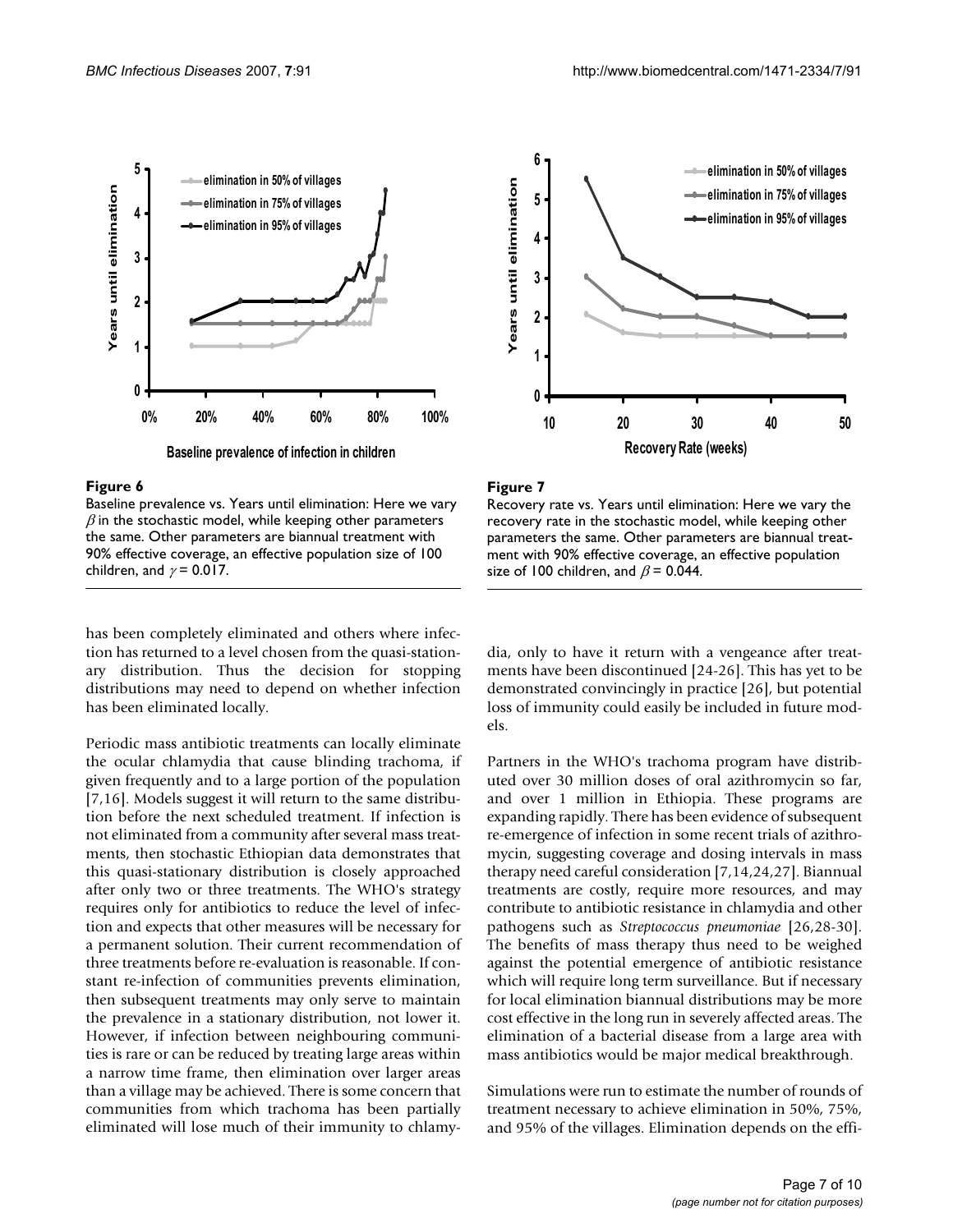

# **Figure 8**

Population vs. Years until elimination: Here we vary the effective population size of children in the stochastic model, while keeping other parameters the same. Other parameters are biannual treatment with 90% effective coverage,  $\gamma$  = 0.017, and  $\beta$  = 0.044.

cacy and coverage of treatment, as well as the effective population size in a community. It should be noted that these models were developed using data from a hyperendemic region, and they are not generalizable to all areas.

The stochastic model suggests that treatment given to 90% of the population biannually would eliminate infection in 95% of the villages after 5 years. Lower coverage or less frequent treatments would not be as successful (Figures 4 and 5). For example, the WHO's recommended strategy of annual treatment of 80% of the population would eliminate infection in an estimated 95% of hyper-endemic villages in 12 years. Not surprisingly, areas with a lower baseline prevalence of infection should achieve elimination more rapidly (Figure 6). If the rate that an individual recovers from an infection is more rapid than estimated here, then it will be more difficult to eliminate infection with repeated treatments (Figure 7). Infection can be eliminated from smaller communities more rapidly than larger ones, in part because stochastic fade out is more likely with fewer cases (Figure 8). Other factors, such as the cost of medication and of distributions, were not analyzed in this report, but clearly play a role in determining the optimal strategy for a given program.

# **Conclusion**

The local elimination of infectious trachoma is possible with repeated mass antibiotic distributions. A stochastic mathematical model suggests that elimination (reduction of the prevalence of infection to zero in a community) can occur within a reasonable time period even in the most severely affected areas, as long as the coverage and frequency of distributions are high enough. For example, in hyper-endemic areas of Ethiopia, we estimate that biannual treatment with 90% effective coverage would result in elimination in more than half of communities in 3 years, and in 95% within 5 years. Most areas have far less trachoma than the 16 villages in Ethiopia presented here, so elimination should prove far easier. The WHO's current recommendation of three annual treatments with at least 80% coverage will likely eliminate infection in a large number of communities worldwide. The time to elimination is also dependent on whether transmission of infection can be effectively reduced by any other means, such as hygiene (clean faces are associated with less clinically active trachoma) and fly control (Musca sorbens is thought to play a role in the transmission of ocular chlamydia), both of which are major parts of the WHO's overall trachoma strategy [31-34]. Researchers have noted that trachoma is disappearing in the absence of active trachoma programs [35-38]; such a secular trend would also make infection easier to eliminate.

# **Competing interests**

The author(s) declare that they have no competing interests.

# **Authors' contributions**

KR acquisition of data, mathematical modelling, analysis and interpretation of data, drafting of the manuscript, critical revision of the manuscript for important intellectual content, statistical analysis.

TP study concept and design, analysis and interpretation of data, drafting of the manuscript, critical revision of the manuscript for important intellectual content, statistical analysis.

KH acquisition of data, analysis and interpretation of data, critical revision of the manuscript for important intellectual content, administrative, technical, or material support, study supervision.

DL mathematical modeling, analysis and interpretation of data, critical revision of the manuscript for important intellectual content, statistical analysis.

WA study concept and design, acquisition of data, critical revision of the manuscript for important intellectual content, obtained funding.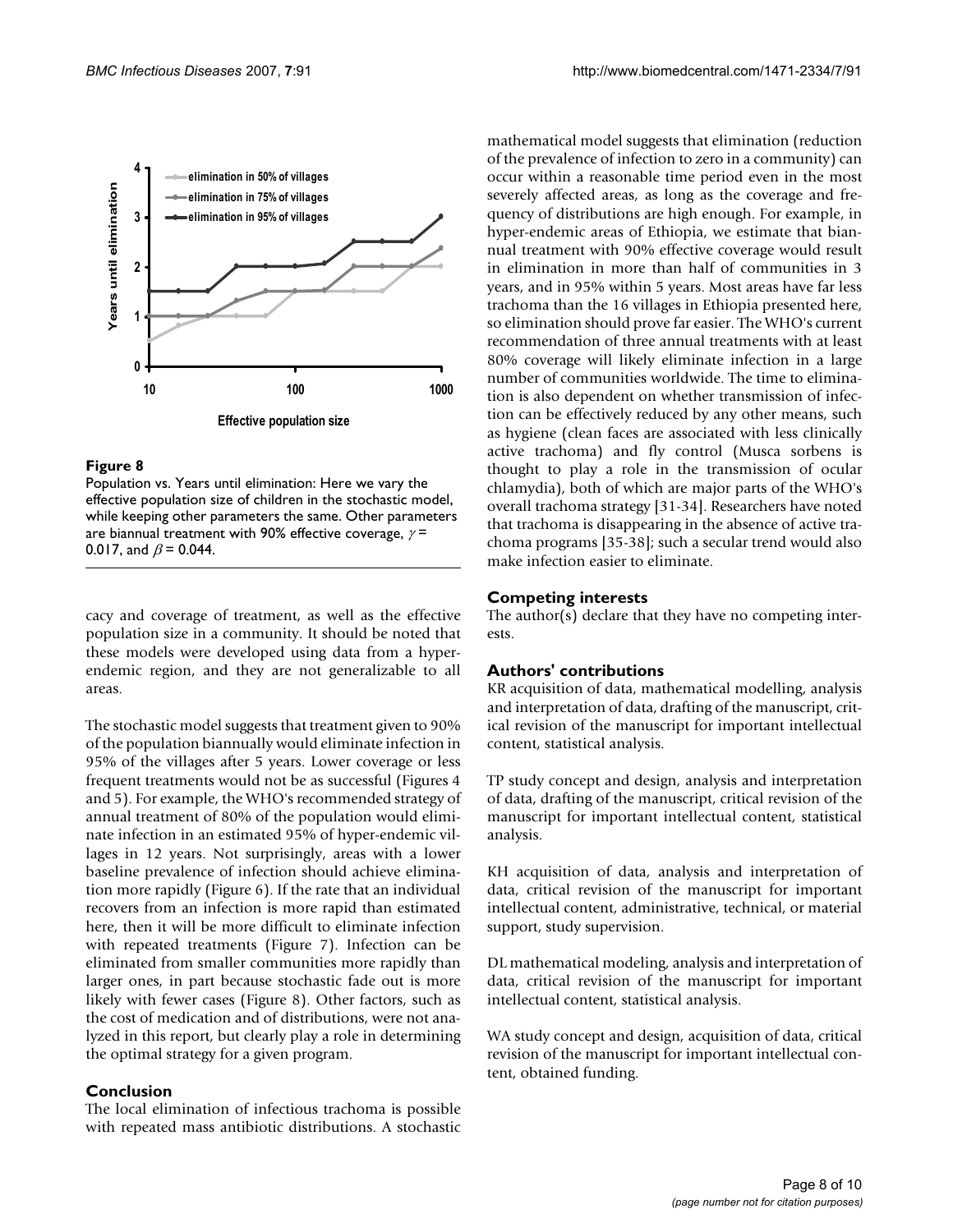MM study concept and design, acquisition of data, critical revision of the manuscript for important intellectual content, obtained funding.

TL study concept and design, acquisition of data, critical revision of the manuscript for important intellectual content, obtained funding.

EY acquisition of data, critical revision of the manuscript for important intellectual content, administrative, technical, or material support, study supervision.

JH acquisition of data, critical revision of the manuscript for important intellectual content, administrative, technical, or material support, study supervision.

JC acquisition of data, analysis and interpretation of data, critical revision of the manuscript for important intellectual content.

JW study concept and design, acquisition of data, drafting of the manuscript, critical revision of the manuscript for important intellectual content, obtained funding.

BG study concept and design, acquisition of data, critical revision of the manuscript for important intellectual content.

TL conceived of the study concept and design, acquisition of data, mathematical modelling, drafting of the manuscript, critical revision of the manuscript for importatelectual content, statistical analysis, obtained funding, study supervision.

# **Acknowledgements**

We would like to thank the Bernard Osher Foundation, the International Trachoma Initiative, the Bodri Foundation, the South Asia Research Fund, the Harper Inglis Trust, Research to Prevent Blindness, That Man May See, and the National Institutes of Health (Grant U10-EY016214) for financial support, and Dr. Arek Goetz and Dr. Mohammad Kafai for guidance.

# **References**

- 1. Thylefors B, Négrel AD, Pararajasegaram R, Dadzie KY: **[Global data](http://www.ncbi.nlm.nih.gov/entrez/query.fcgi?cmd=Retrieve&db=PubMed&dopt=Abstract&list_uids=7704921) [on blindness.](http://www.ncbi.nlm.nih.gov/entrez/query.fcgi?cmd=Retrieve&db=PubMed&dopt=Abstract&list_uids=7704921)** *Bull World Health Organ* 1995, **73(1):**115-121.
- 2. Resnikoff S, Pascolini D, Etya'ale D, Kocur I, Pararajasegaram R, Pokharel GP, Mariotti SP: **[Global data on visual impairment in](http://www.ncbi.nlm.nih.gov/entrez/query.fcgi?cmd=Retrieve&db=PubMed&dopt=Abstract&list_uids=15640920) [the year 2002.](http://www.ncbi.nlm.nih.gov/entrez/query.fcgi?cmd=Retrieve&db=PubMed&dopt=Abstract&list_uids=15640920)** *Bull World Health Organ* 2004, **82(11):**844-851.
- 3. **Report of the Eighth meeting of the W.H.O. Alliance for the Global Elimination of Blinding Trachoma. Geneva.** 2004.
- 4. Bailey RL, Arullendran P, Whittle HC, Mabey DC: **[Randomised](http://www.ncbi.nlm.nih.gov/entrez/query.fcgi?cmd=Retrieve&db=PubMed&dopt=Abstract&list_uids=8102427) [controlled trial of single-dose azithromycin in treatment of](http://www.ncbi.nlm.nih.gov/entrez/query.fcgi?cmd=Retrieve&db=PubMed&dopt=Abstract&list_uids=8102427) [trachoma.](http://www.ncbi.nlm.nih.gov/entrez/query.fcgi?cmd=Retrieve&db=PubMed&dopt=Abstract&list_uids=8102427)** *Lancet* 1993, **342(8869):**453-456.
- 5. Dawson CR, Schachter J, Sallam S, Sheta A, Rubinstein RA, Washton H: **[A comparison of oral azithromycin with topical oxytetra](http://www.ncbi.nlm.nih.gov/entrez/query.fcgi?cmd=Retrieve&db=PubMed&dopt=Abstract&list_uids=9114186)[cycline/polymyxin for the treatment of trachoma in children.](http://www.ncbi.nlm.nih.gov/entrez/query.fcgi?cmd=Retrieve&db=PubMed&dopt=Abstract&list_uids=9114186)** *Clin Infect Dis* 1997, **24(3):**363-368.
- 6. Schachter J, West SK, Mabey D, Dawson CR, Bobo L, Bailey R, Vitale S, Quinn TC, Sheta A, Sallam S, Mkocha H, Faal H: **[Azithromycin in](http://www.ncbi.nlm.nih.gov/entrez/query.fcgi?cmd=Retrieve&db=PubMed&dopt=Abstract&list_uids=10466664) [control of trachoma.](http://www.ncbi.nlm.nih.gov/entrez/query.fcgi?cmd=Retrieve&db=PubMed&dopt=Abstract&list_uids=10466664)** *Lancet* 1999, **354(9179):**630-635.
- 7. Melese M, Chidambaram JD, Alemayehu W, Lee DC, Yi EH, Cevallos V, Zhou Z, Donnellan C, Saidel M, Whitcher JP, Gaynor BD, Lietman

TM: **[Feasibility of eliminating ocular Chlamydia trachomatis](http://www.ncbi.nlm.nih.gov/entrez/query.fcgi?cmd=Retrieve&db=PubMed&dopt=Abstract&list_uids=15304470) [with repeat mass antibiotic treatments.](http://www.ncbi.nlm.nih.gov/entrez/query.fcgi?cmd=Retrieve&db=PubMed&dopt=Abstract&list_uids=15304470)** *JAMA* 2004, **292(6):**721-725.

- 8. Gaynor BD, Miao Y, Cevallos V, Jha H, Chaudary JS, Bhatta R, Osaki-Holm S, Yi E, Schachter J, Whitcher JP, Lietman T: **[Eliminating tra](http://www.ncbi.nlm.nih.gov/entrez/query.fcgi?cmd=Retrieve&db=PubMed&dopt=Abstract&list_uids=12737745)[choma in areas with limited disease.](http://www.ncbi.nlm.nih.gov/entrez/query.fcgi?cmd=Retrieve&db=PubMed&dopt=Abstract&list_uids=12737745)** *Emerg Infect Dis* 2003, **9(5):**596-598.
- 9. Solomon AW, Holland MJ, Alexander ND, Massae PA, Aguirre A, Natividad-Sancho A, Molina S, Safari S, Shao JF, Courtright P, Peeling RW, West SK, Bailey RL, Foster A, Mabey DC: **[Mass treatment](http://www.ncbi.nlm.nih.gov/entrez/query.fcgi?cmd=Retrieve&db=PubMed&dopt=Abstract&list_uids=15525721) [with single-dose azithromycin for trachoma.](http://www.ncbi.nlm.nih.gov/entrez/query.fcgi?cmd=Retrieve&db=PubMed&dopt=Abstract&list_uids=15525721)** *N Engl J Med* 2004, **351(19):**1962-1971.
- 10. Chidambaram JD, Melese M, Alemayehu W, Yi E, Prabriputaloong T, Lee DC, Cevallos V, Zhou Z, Whitcher JP, Gaynor BD, Lietman TM: **[Mass antibiotic treatment and community protection in tra](http://www.ncbi.nlm.nih.gov/entrez/query.fcgi?cmd=Retrieve&db=PubMed&dopt=Abstract&list_uids=15494901)[choma control programs.](http://www.ncbi.nlm.nih.gov/entrez/query.fcgi?cmd=Retrieve&db=PubMed&dopt=Abstract&list_uids=15494901)** *Clin Infect Dis* 2004, **39(9):**e95-7.
- 11. West ES, Munoz B, Mkocha H, Holland MJ, Aguirre A, Solomon AW, Bailey R, Foster A, Mabey D, West SK: **[Mass treatment and the](http://www.ncbi.nlm.nih.gov/entrez/query.fcgi?cmd=Retrieve&db=PubMed&dopt=Abstract&list_uids=15623758) [effect on the load of Chlamydia trachomatis infection in a](http://www.ncbi.nlm.nih.gov/entrez/query.fcgi?cmd=Retrieve&db=PubMed&dopt=Abstract&list_uids=15623758) [trachoma-hyperendemic community.](http://www.ncbi.nlm.nih.gov/entrez/query.fcgi?cmd=Retrieve&db=PubMed&dopt=Abstract&list_uids=15623758)** *Invest Ophthalmol Vis Sci* 2005, **46(1):**83-87.
- 12. Chidambaram JD, Lee DC, Porco TC, Lietman TM: **[Mass antibiotics](http://www.ncbi.nlm.nih.gov/entrez/query.fcgi?cmd=Retrieve&db=PubMed&dopt=Abstract&list_uids=15792732) [for trachoma and the Allee effect.](http://www.ncbi.nlm.nih.gov/entrez/query.fcgi?cmd=Retrieve&db=PubMed&dopt=Abstract&list_uids=15792732)** *Lancet Infect Dis* 2005, **5(4):**194-196.
- 13. Burton MJ, Holland MJ, Makalo P, Aryee EA, Alexander ND, Sillah A, Faal H, West SK, Foster A, Johnson GJ, Mabey DC, Bailey RL: **[Re](http://www.ncbi.nlm.nih.gov/entrez/query.fcgi?cmd=Retrieve&db=PubMed&dopt=Abstract&list_uids=15823382)emergence of Chlamydia trachomatis infection after mass [antibiotic treatment of a trachoma-endemic Gambian com](http://www.ncbi.nlm.nih.gov/entrez/query.fcgi?cmd=Retrieve&db=PubMed&dopt=Abstract&list_uids=15823382)[munity: a longitudinal study.](http://www.ncbi.nlm.nih.gov/entrez/query.fcgi?cmd=Retrieve&db=PubMed&dopt=Abstract&list_uids=15823382)** *Lancet* 2005, **365(9467):**1321-1328.
- 14. West SK, Munoz B, Mkocha H, Holland MJ, Aguirre A, Solomon AW, Foster A, Bailey RL, Mabey DC: **[Infection with Chlamydia tra](http://www.ncbi.nlm.nih.gov/entrez/query.fcgi?cmd=Retrieve&db=PubMed&dopt=Abstract&list_uids=16214600)[chomatis after mass treatment of a trachoma hyperendemic](http://www.ncbi.nlm.nih.gov/entrez/query.fcgi?cmd=Retrieve&db=PubMed&dopt=Abstract&list_uids=16214600) [community in Tanzania: a longitudinal study.](http://www.ncbi.nlm.nih.gov/entrez/query.fcgi?cmd=Retrieve&db=PubMed&dopt=Abstract&list_uids=16214600)** *Lancet* 2005, **366(9493):**1296-1300.
- 15. Chidambaram JD, Alemayehu W, Melese M, Lakew T, Yi E, Cevallos V, Zhou Z, Maxey K, Shapiro B, Srinivasan M, Whitcher JP, Gaynor BD, Lietman TM: **[Return of Infectious Trachoma after a Single](http://www.ncbi.nlm.nih.gov/entrez/query.fcgi?cmd=Retrieve&db=PubMed&dopt=Abstract&list_uids=16522834) [Mass Antibiotic Distribution.](http://www.ncbi.nlm.nih.gov/entrez/query.fcgi?cmd=Retrieve&db=PubMed&dopt=Abstract&list_uids=16522834)** *JAMA* 2006, **295(10):**.
- 16. Lietman T, Porco T, Dawson C, Blower S: **[Global elimination of](http://www.ncbi.nlm.nih.gov/entrez/query.fcgi?cmd=Retrieve&db=PubMed&dopt=Abstract&list_uids=10229236) [trachoma: how frequently should we administer mass chem](http://www.ncbi.nlm.nih.gov/entrez/query.fcgi?cmd=Retrieve&db=PubMed&dopt=Abstract&list_uids=10229236)[otherapy?](http://www.ncbi.nlm.nih.gov/entrez/query.fcgi?cmd=Retrieve&db=PubMed&dopt=Abstract&list_uids=10229236)** *Nat Med* 1999, **5(5):**572-576.
- 17. Diamont J, Moncada J, Pang F, Jha H, Benes R, Schachter J, Lietman. T: **Pooling of Chlamydial Laboratory Tests to Determine Prev-<br>alence of Trachoma.** Ophthalmic Epidemiology 2001, 8(2**[alence of Trachoma.](http://www.ncbi.nlm.nih.gov/entrez/query.fcgi?cmd=Retrieve&db=PubMed&dopt=Abstract&list_uids=11471080)** *Ophthalmic Epidemiology* 2001, **8(2- 3):**109-117.
- 18. Hethcote HW, Yorke JA: **Gonorrhea transmission dynamics and control.** In *Series Lecture notes in biomathematics Volume 56*. Berlin , Springer-Verlag; 1984.
- 19. Lee DC, Chidambaram JD, Porco TC, Lietman TM: **[Seasonal effects](http://www.ncbi.nlm.nih.gov/entrez/query.fcgi?cmd=Retrieve&db=PubMed&dopt=Abstract&list_uids=15827288) [in the elimination of trachoma.](http://www.ncbi.nlm.nih.gov/entrez/query.fcgi?cmd=Retrieve&db=PubMed&dopt=Abstract&list_uids=15827288)** *Am J Trop Med Hyg* 2005, **72(4):**468-470.
- 20. Scott DW, Wand MP: **Feasibility of Multivariate Density Estimates.** *Biometrika* 1991, **78(1):**197-205.
- 21. Nasell I: **[On the quasi-stationary distribution of the stochastic](http://www.ncbi.nlm.nih.gov/entrez/query.fcgi?cmd=Retrieve&db=PubMed&dopt=Abstract&list_uids=10204386) [logistic epidemic.](http://www.ncbi.nlm.nih.gov/entrez/query.fcgi?cmd=Retrieve&db=PubMed&dopt=Abstract&list_uids=10204386)** *Mathematical Biosciences* 1999, **156(1-2):**21-40.
- 22. Jacquez JA, Simon CP: **[The stochastic SI model with recruit](http://www.ncbi.nlm.nih.gov/entrez/query.fcgi?cmd=Retrieve&db=PubMed&dopt=Abstract&list_uids=8400585)[ment and deaths. I. Comparison with the closed SIS model.](http://www.ncbi.nlm.nih.gov/entrez/query.fcgi?cmd=Retrieve&db=PubMed&dopt=Abstract&list_uids=8400585)** *Math Biosci* 1993, **117(1-2):**77-125.
- 23. Nasell I: **[On the quasi-stationary distribution of the Ross](http://www.ncbi.nlm.nih.gov/entrez/query.fcgi?cmd=Retrieve&db=PubMed&dopt=Abstract&list_uids=1806113) [malaria model.](http://www.ncbi.nlm.nih.gov/entrez/query.fcgi?cmd=Retrieve&db=PubMed&dopt=Abstract&list_uids=1806113)** *Mathematical Biosciences* 1991, **107(2):**187-207.
- 24. Atik B, Thanh TT, Luong VQ, Lagree S, Dean D: **[Impact of annual](http://www.ncbi.nlm.nih.gov/entrez/query.fcgi?cmd=Retrieve&db=PubMed&dopt=Abstract&list_uids=17003397) [targeted treatment on infectious trachoma and susceptibil](http://www.ncbi.nlm.nih.gov/entrez/query.fcgi?cmd=Retrieve&db=PubMed&dopt=Abstract&list_uids=17003397)[ity to reinfection.](http://www.ncbi.nlm.nih.gov/entrez/query.fcgi?cmd=Retrieve&db=PubMed&dopt=Abstract&list_uids=17003397)** *Jama* 2006, **296(12):**1488-1497.
- 25. Brunham RC, Pourbohloul B, Mak S, White R, Rekart ML: **[The unex](http://www.ncbi.nlm.nih.gov/entrez/query.fcgi?cmd=Retrieve&db=PubMed&dopt=Abstract&list_uids=16235186)[pected impact of a Chlamydia trachomatis infection control](http://www.ncbi.nlm.nih.gov/entrez/query.fcgi?cmd=Retrieve&db=PubMed&dopt=Abstract&list_uids=16235186) [program on susceptibility to reinfection.](http://www.ncbi.nlm.nih.gov/entrez/query.fcgi?cmd=Retrieve&db=PubMed&dopt=Abstract&list_uids=16235186)** *J Infect Dis* 2005, **192(10):**1836-1844.
- 26. Yang JL Lietman, T.L.: **[The return of trachoma in partially](http://www.ncbi.nlm.nih.gov/entrez/query.fcgi?cmd=Retrieve&db=PubMed&dopt=Abstract&list_uids=17620592)** Archives of Ophthalmology 2007, **125(7):**989-991.
- Chidambaram JD, Alemayehu W, Melese M, Lakew T, Yi E, House J, Cevallos V, Zhou Z, Maxey K, Lee DC, Shapiro BL, Srinivasan M, Porco T, Whitcher JP, Gaynor BD, Lietman TM: **[Effect of a single](http://www.ncbi.nlm.nih.gov/entrez/query.fcgi?cmd=Retrieve&db=PubMed&dopt=Abstract&list_uids=16522834) [mass antibiotic distribution on the prevalence of infectious](http://www.ncbi.nlm.nih.gov/entrez/query.fcgi?cmd=Retrieve&db=PubMed&dopt=Abstract&list_uids=16522834) [trachoma.](http://www.ncbi.nlm.nih.gov/entrez/query.fcgi?cmd=Retrieve&db=PubMed&dopt=Abstract&list_uids=16522834)** *Jama* 2006, **295(10):**1142-1146.